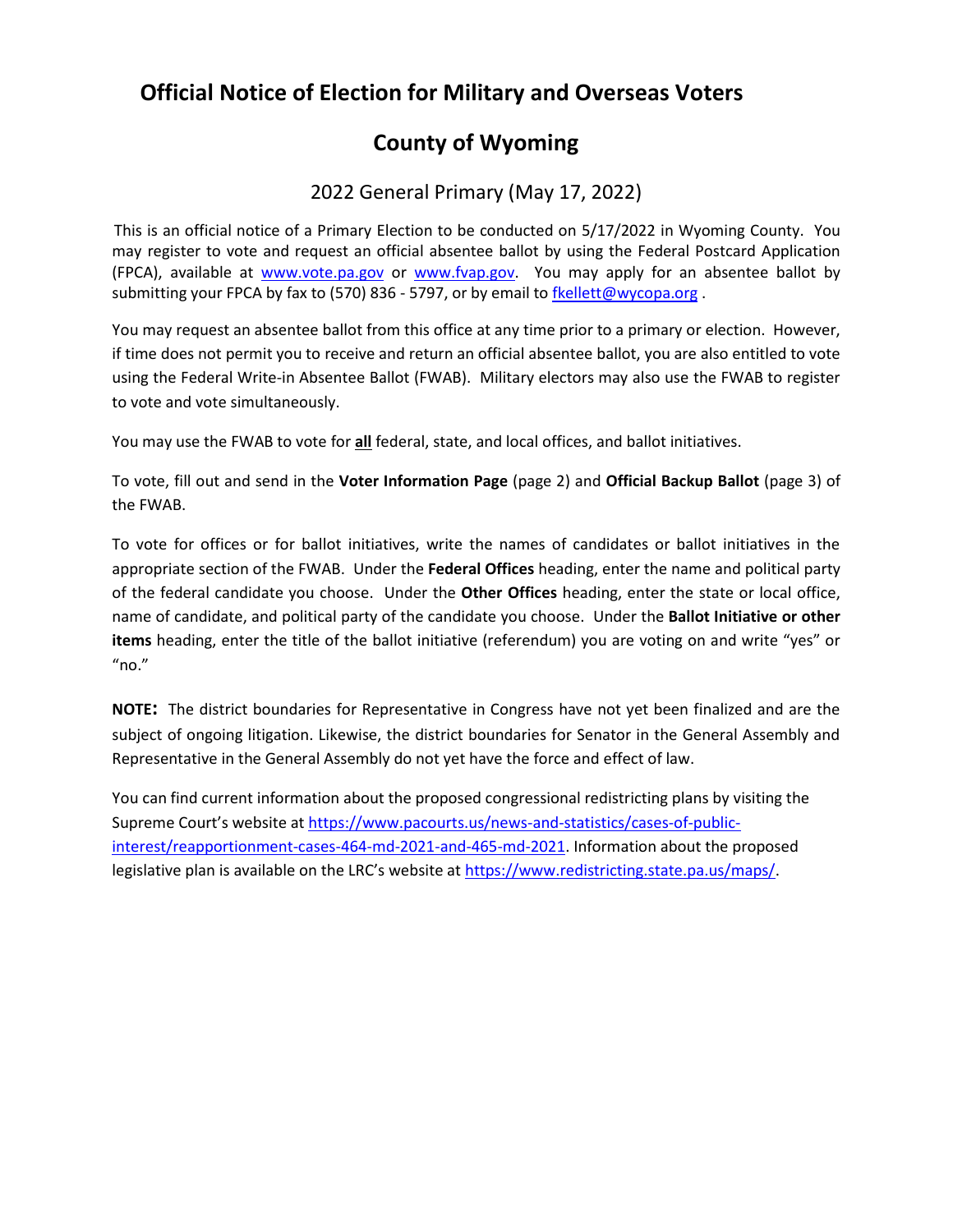### **DEMOCRATIC BALLOT**

UNITED STATES SENATOR – Vote for One – All Precincts within Wyoming County

Malcolm Kenyatta, Philadelphia County Conor Lamb, Allegheny County Kevin Baumlin, Philadelphia County John Fetterman, Allegheny County Alex Khalil, Montgomery County

GOVERNOR – Vote for One – All Precincts within Wyoming County

Josh Shapiro, Montgomery County

LT. GOVERNOR – Vote for One – All Precincts within Wyoming County

Brian Sims, Philadelphia County Austin Davis, Allegheny County Ray Sosa, Montgomery County

REPRESENTATIVE IN CONGRESS –9th Congressional District – Vote for One – All Precincts within Wyoming County

Amanda R. Waldman, Lycoming County

SENATOR IN THE GENERAL ASSEMBLY  $-20<sup>th</sup>$  Senatorial District  $-$  Vote for One  $-$  All Precincts within Wyoming County

REPRESENTATIVE IN THE GENERAL ASSEMBLY  $-110^{th}$  Legislative District  $-$  Vote for One  $-$  All Precincts within Wyoming County

MEMBER OF THE DEMOCRATIC STATE COMMITTEE – Vote for One – All Precincts within Wyoming County

### **REPUBLICAN BALLOT**

UNITED STATES SENATOR – Vote for One – All Precincts within Wyoming County

Kathy Barnette, Montgomery County Jeff Bartos, Montgomery County Mehmet Oz, Montgomery County Carla Sands, Cumberland County Dave Mccormick, Allegheny County Sean Gale, Montgomery County George Bochetto, Philadelphia County

GOVERNOR – Vote for One – All Precincts within Wyoming County